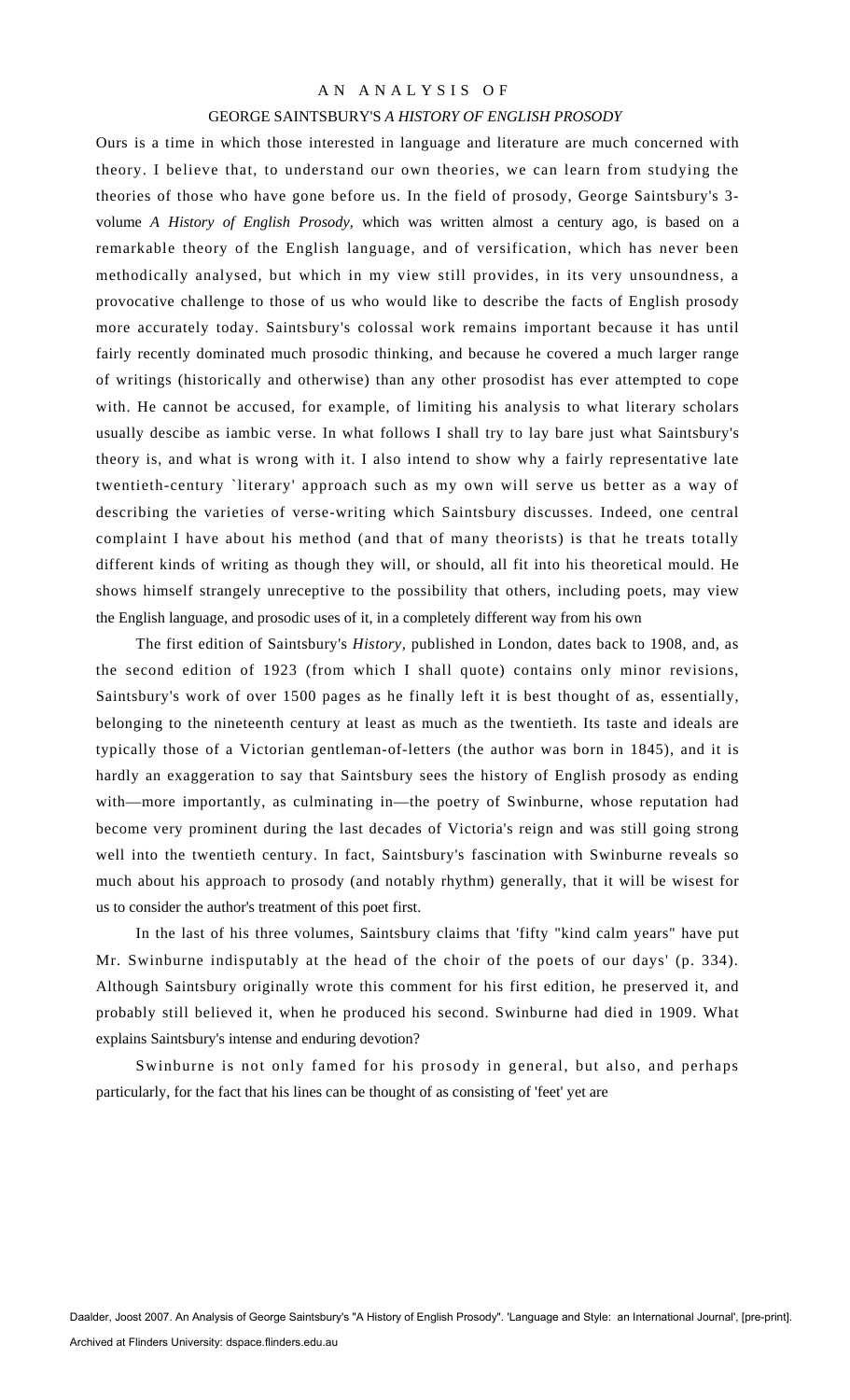extraordinarily varied. Later critics have rightly complained about Saintsbury's obsession with feet, and it is certainly true that he did not have patience with verse that he could not see as composed of feet, while moreover (and with more damage to the truth) he was keen to discover feet where there are none. Swinburne suited his taste exactly, because Swinburne's verse can be thought of as made up of feet while yet—and this is something Saintsbury's critics do not take sufficient account of—Swinburne did not use one and the same type of feet throughout a poem, but constantly varied them. It would be wrong to think of Saintsbury as a prosodist who insisted on mechanical regularity; on the contrary, while he rejected verse without feet, his consistent preference was for verse which he could interpret as systematised yet varied. The following passage from 'Ilicet' is a fair example of Swinburnian verse liked by Saintsbury:

> There is an end of joy and sorrow, Peace all day long, all night, all morrow, But never a time to laugh or weep. The end is come of pleasant places, The end of tender words and faces, [5] The end of all, the poppied sleep. (Vol. III, p. 342)

Saintsbury adds, with reference to this and other passages, the comment, 'The variety and the individuality of the construction of these measures becomes almost bewildering, though every one of them responds, with utmost accuracy, to the laws and specifications which have been reached, as the result of actual examination, in these three volumes.'

We shall later consider Saintsbury's 'laws and specifications' as he actually sets them forth. He does not analyse this passage, and indeed regularly leaves the reader wondering quite what the quotations are meant to illustrate. We can only try for ourselves whether we can see 'laws and specifications' operating here, the `laws' presumably referring to something systematically regular, and the specifications to things not necessarily regular, but somehow permissible within the system.

It is not difficult to see that lines 3 and 6 could be seen as containing either eight syllables each (if *never* is pronounced as one syllable) or as nine and eight. A system-hunter might well decide to opt for eight syllables in each line, not only because that way regular alternation of iambic beat is secured, but also because it is tempting to conclude that, since all of the other lines obviously have nine syllables if read naturally, the two indented lines differ systematically from the others (let us also note the monosyllabic rhyme *weep—sleep).*

It is not, however, part of Saintsbury's laws that line-length must be syllabically systematic in this way, and, with some difficulty, the reader of Swinburne might well come to the conclusion that one should pronounce *never* as a word of two syllables, not as *nev'r.* One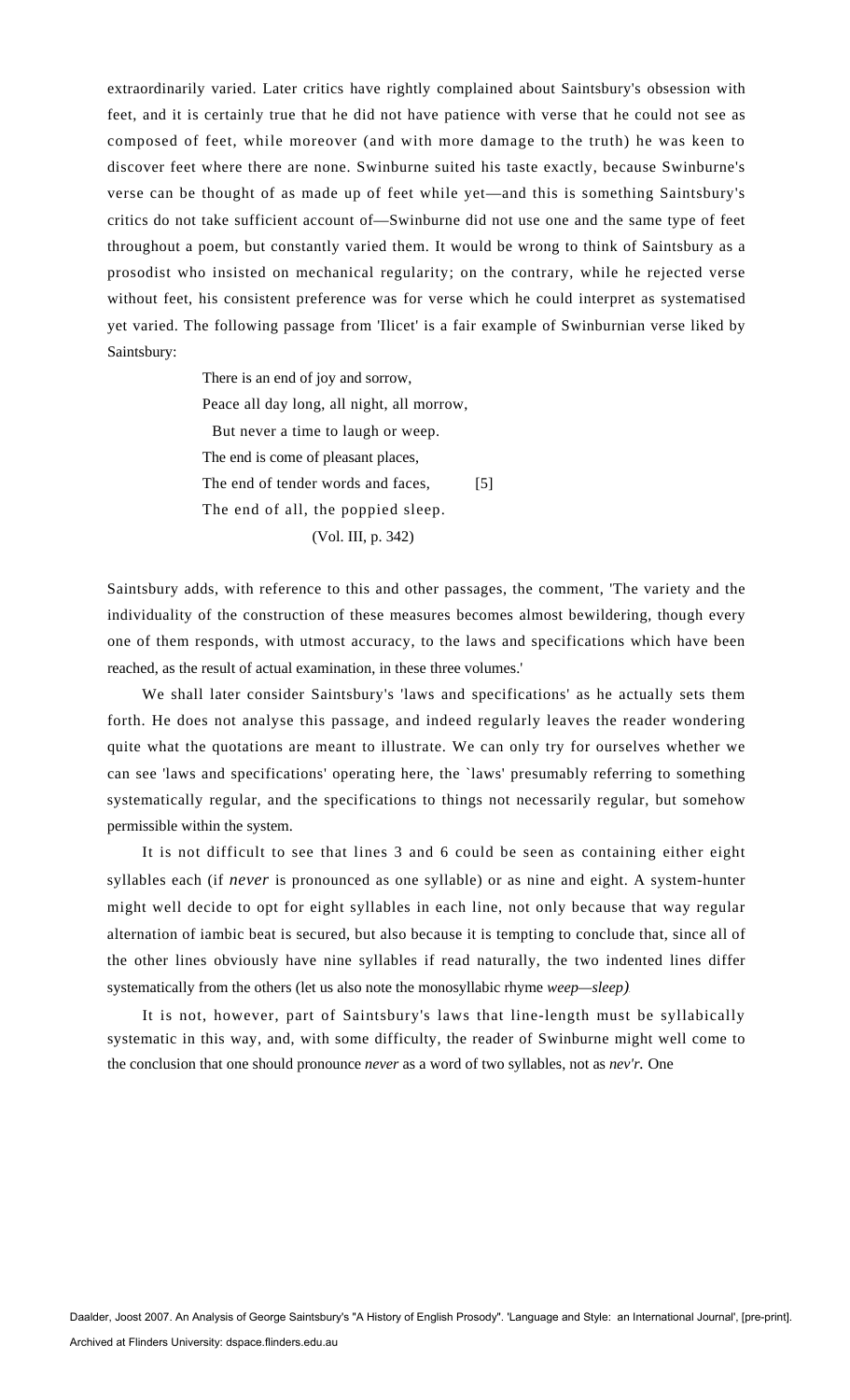would be justified in this view because of what Swinburne does in e.g. the 'Hymn to Prosperine', of which Saintsbury quotes the following two lines:

> Fate is a sea without shore, and the soul is a rock that abides: But her ears are vexed with the roar, and her face with the foam of the tides.

> > (Vol. III, p. 341)

Nothing within these lines suggests that we should—as we might feel tempted to do with *never-try* to adjust our ordinary pronunciation to a desirable pattern. Obviously, the first line has sixteen syllables, and the second seventeen, and it is difficult to see what syllable we might be called upon to 'add' to the first line or to 'take away' from the second. Moreover, our urge to do so (assuming we are looking for a system within the lines) is reduced to zero once we realise (a) that there are six strongly stressed syllables in each line, while (b) the number of unstressed syllables between the stressed ones, although not constant, varies between one and two. Moreover—and this is crucially important—we are left in no doubt at all as to which syllables are stressed and which unstressed. Any natural reading brings out not just what we might call the *rhythm* but also the unambiguous *metre* of each line: the two are identical, and determined by a reading which identifies each stressed and unstressed syllable with absolute certainty, both physically and in the mind, as follows:

> / x x / x x / x x / x x / x x / Fate is a sea without shore, and the soul is a rock that abides; x x / x / x x / x x / x x / x x / But her ears are vexed with the roar, and her face with the foam of the tides.

We are no doubt justified in thinking of feet here predominantly the lines consist of anapaests  $(xx/)$ rather than an arbitrary sequence of weak and strong syllables. The anapaestic 'measure' is most easily discovered from the second line, and it is logical to assume that in the first the pattern is to be seen as `rising', not 'falling', although in theory, with a stressed syllable both at the beginning and at the end, it could be either. What Swinburne clearly gives us is a series of anapaests for which he has occasionally 'substituted' other feet: the iamb 'are vexed' in the second line, and in the first line either the monosyllabic (so-called 'headless') foot 'Fate' followed by the anapaest 'is a sea', or else the trochee  $(x)$  'Fate is' followed by the iamb 'a sea'. The iamb 'that abides' concludes the line in either case.

Whichever way we interpret the beginning of the first line, it is clear that Swinburne here feels free to substitute iambs for anapaests and sees this procedure as allowable within the anapaestic system even if it is no doubt meant to be part of the charm of the lines that the reader cannot in each case predict where substitution will occur.

In view of the fact that Swinburne clearly regarded iambs and anapaests as metrically equivalent, it is highly probable that in the 'Ilicet' passage *never* is intended to have its full syllabic value. The line is iambic with one anapaestic foot: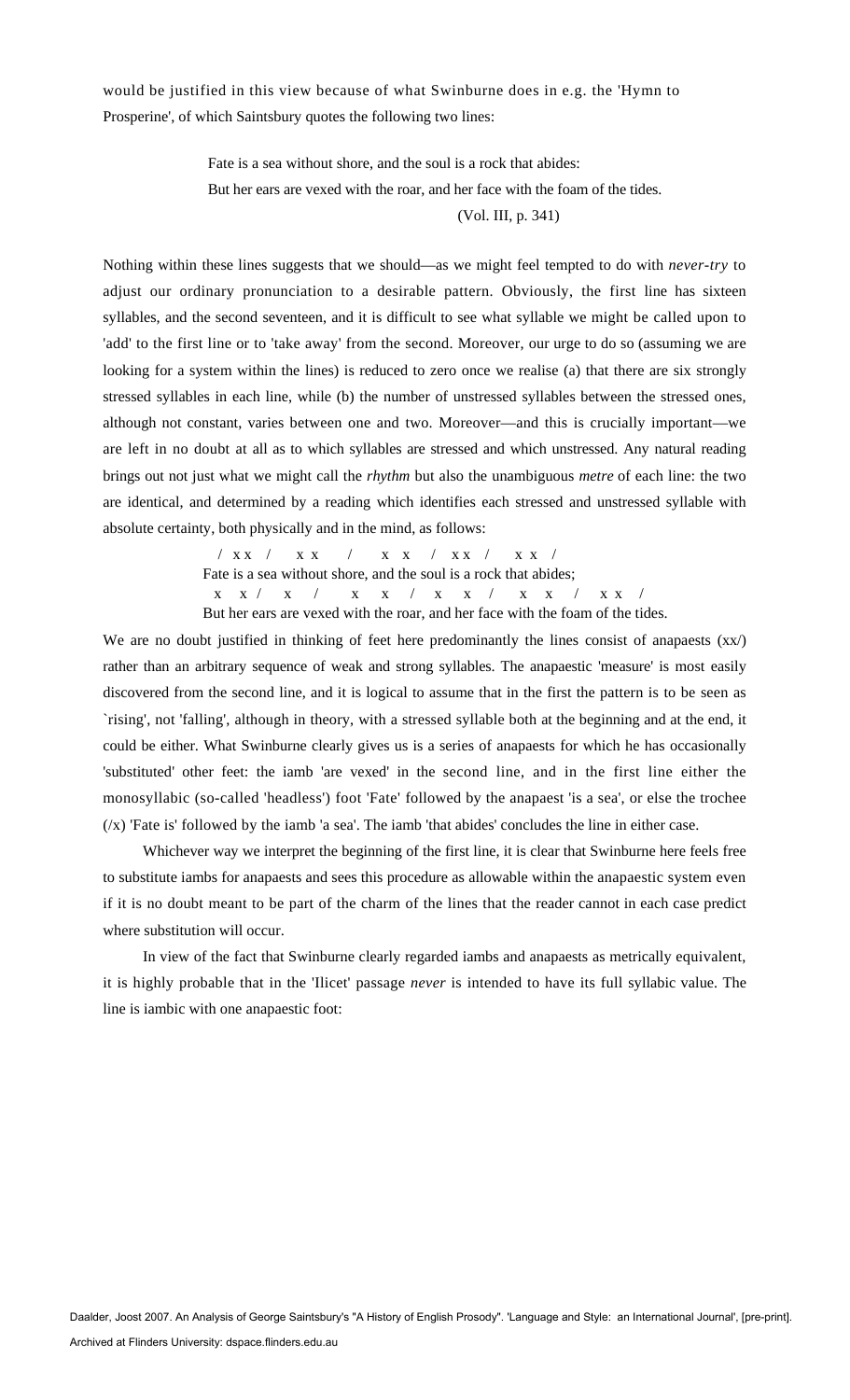### x / x x / x / x / But ne/ ver a time/ to laugh/ or weep.

Of course, unless a reader knows all the `laws and specifications' of such a system, it may well be very hard, or even impossible, to discover any system at all. It seems likely that Swinburne was using what he considered to be a system (presumably one he expected readers to recognise) and there is no doubt that Saintsbury believed that he could determine the exact operation of the system in each line. The reader may feel less confident than Sainsbury. What, for example, is the scansion, i.e. what are the *feet,* of such a line as

There is an end of joy and sorrow,

or of

Peace all day long, all night, all morrow,

where, in terms of feet, the status of 'There is' and 'Peace all day long' seems far from clear?

I do not suggest that there is anything `wrong' with the lines, and that it should be possible to feel quite as sure about the feet as in e.g. 'The end of all, the poppied sleep.' To me, the speech rhythms allowed by these two lines are actually more satisfying than the predictability of 'The end is come of pleasant places,/The end of tender words and faces.' But in those lines there is no difference between speech rhythm and metre, while in `There is' and 'Peace all day long' one cannot feel sure, either of the accentuation at the level of speech rhythm (more than one accentuation is possible), or of what the metre is meant to be. If this is to be considered unsatisfactory, then the fault would be Swinburne's, who would have signalled his intentions more clearly to the reader if he had *either* used, say, an iambic base as a mental pattern from which in actuality it is understood the speech rhythm may depart (as in 'Peace all day long'), *or* had consistently adhered to a 'system' in which e.g. anapaests are acceptable substitutions for iambs. At all events, it seems to be much harder to identify a system of 'laws and specifications' than Saintsbury suggests.

But then, upon close inspection of his book, it becomes clear that for all his assertions Saintsbury himself did not know what his 'laws and specifications' amounted to. Thus we find him discussing a few lines from Tennyson's 'In the Valley of Cauteretz':

> All along the valley, stream that flashest white. Deepening thy voice with the deepening of the night, All along the valley, where thy waters flow, I walked with one I loved two and thirty years ago.

(Vol. III, p. 211)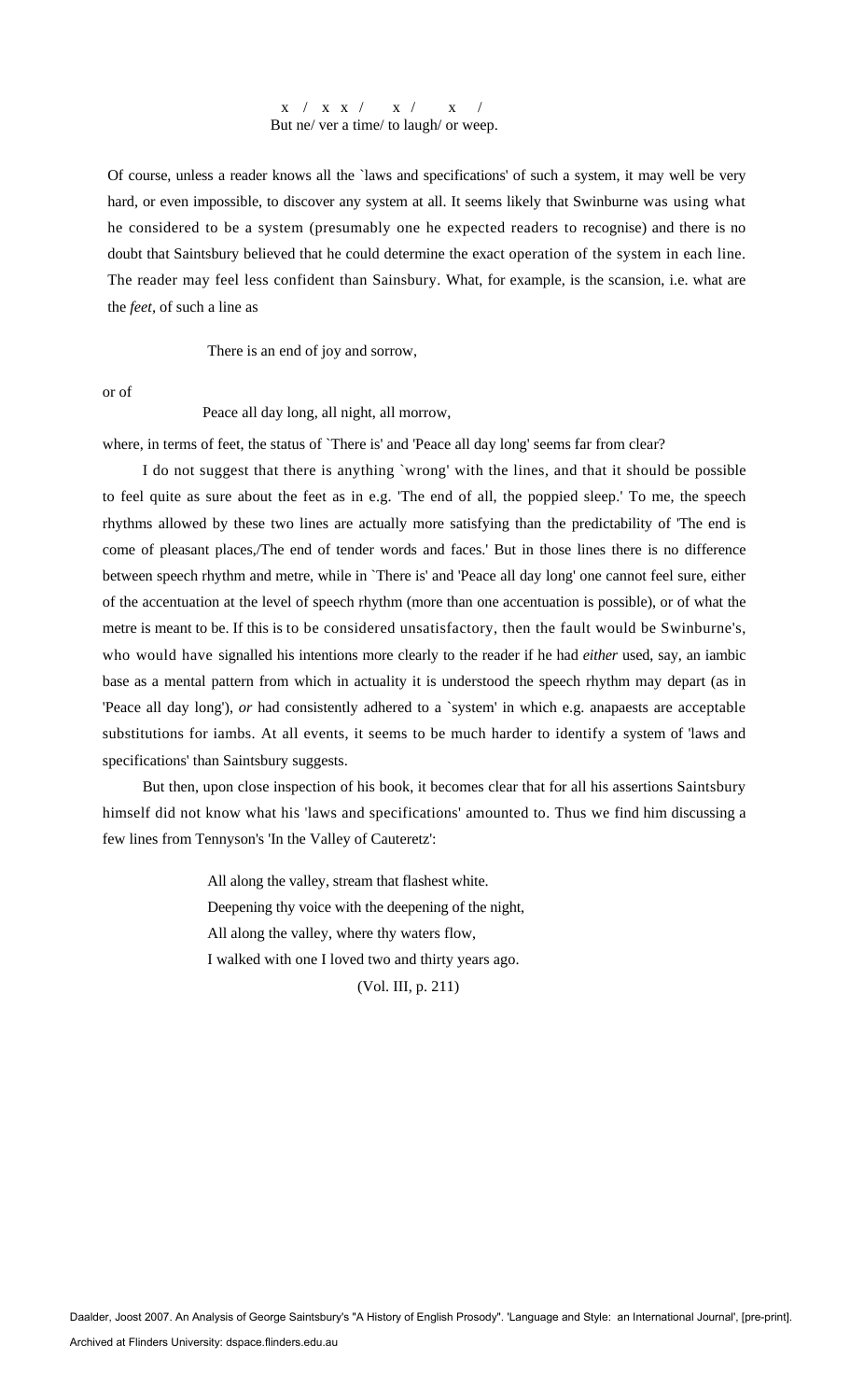About this Saintsbury says first that it is 'one of the pieces which require no small study to be certain of their exact manufacture' (p. 210). Now in the case of the Swinburne examples, one may complain that Saintsbury is too confident of his 'laws and specifications', but one must also in his defence say that Swinburne's actual practice largely justified the belief that the lines are made up of feet of one dominant kind for which other feet may be substituted in the actual rhythm/metre; furthermore, despite the uncertainty of the status of the first four syllables of 'Peace all day long, all night, all morrow', one may legitimately suggest that they are part of a line which has an iambic base. But surely no such reasonings recommend themselves, unless one is absolutely and dogmatically determined to look for 'feet', in Tennyson's passage. Its essential structure (and it has one) is that of lines with strong medial breaks, which are immediately revealed in any natural reading. These breaks help to throw into relief the fact that in each half-line (one either side of the break) two stressed syllables stand out more than any others. If, rather artificially, one wrote:

All along the valley-stream that flashes white,

a reader might interpret the line as having a tum-ti-tum (etc.) pattern. Tennyson's comma after 'valley' quite prevents us from constructing such a reading, and makes us aware that any 'poetic' tendency to make the stress on 'long' as pronounced as that on 'All' should be resisted. Reading the lines naturally, as though they were prose, more readers would probably produce medial breaks and strong stresses as follows:

> / / / / All along the valley,/ stream that flashest white, / / / / Deepening thy voice/ with the deepening of the night, / / / / All along the valley,/ where thy waters flow, / / / / I walked with one I loved/ two and thirty years ago.

Saintsbury cannot identify this pattern, which is that of alliterative verse, and not that of any system of 'feet'. He does recognise 'a very strong centre pause', but goes on to say that on either side' of it 'the cadence may be iambic *or* trochaic'. Rather than quoting him in full, it is perhaps most illuminating to give the various scansions of Tennyson's lines which he considers possible. Thus:

> All/ along/ the val/ ley,// stream/ that flash/ est white, Deep/ ening/ thy voice/ with// the deep/ ening of/ the night, All/ along/ the val/ ley,// where/ thy wa/ ters flow, I walked/ with one/ I loved/ two// and thir/ ty years ago.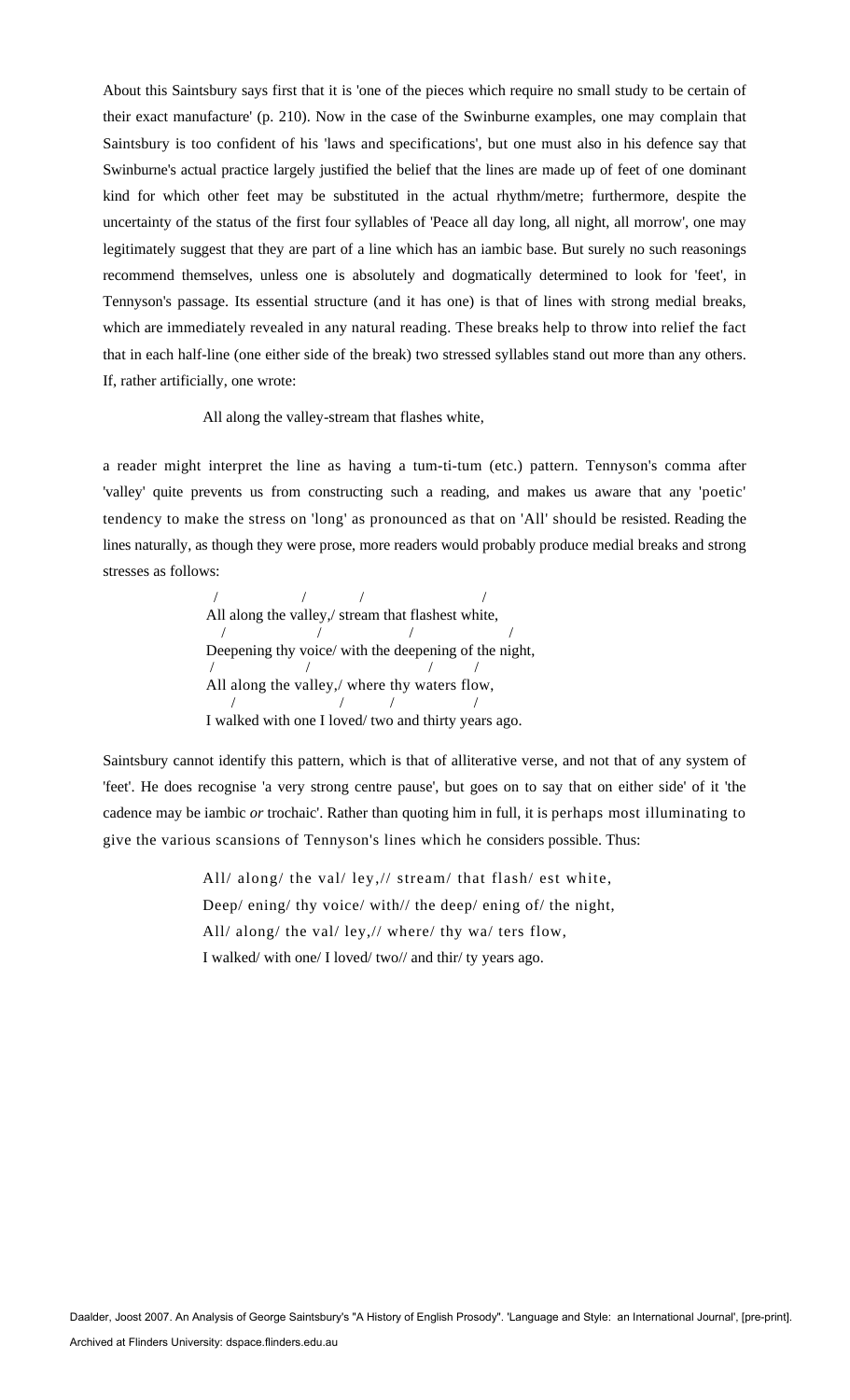is his first solution. It looks as though Saintsbury finds seven `feet' in each line, and presumably he should have marked off `ago' as the final foot of the passage. The pattern which he thinks he detects is, miraculously, iambic. We can see how strongly dependent Saintsbury's approach is on the belief that feet may be of various kinds: thus, in this 'iambic' example, nine of the feet consist of one strong syllable each, being 'headless'. It does not appear to bother Saintsbury that in this way any arbitrary number of syllables in a line could be accommodated, or that it is not likely that a poet is maintaining a system if so many feet are exceptions (including trisyllabic 'ening of' in line 2), or that he is simply wrenching English pronunciation for the sake of his theory when in effect he makes the second syllable of `valley' as strong as the first (there cannot be much difference if each is to be the stressed syllable of a foot). The central pauses, too, seem to be adjusted to the theoretical scheme rather than those of normal speech: surely a gap after `loved' in line 4 is far more likely than one between `two' and `and thirty'.

This last point is one which Saintsbury in his fashion chooses to deal with, saying that the pauses at 'with' and `two' might be put back a syllable, which would give 'a fine anapaestic substitution in "with the deep-" and "two and thir-"'; in which case the two lines in question would become:

Deep/ ening/ thy voice// with the deep/ ening of/ the night/

and

#### I walked/ with one/ I loved// two and thir/ ty years/ ago/

The 'substitution' which Saintsbury talks of would in fact be a reduction, from seven syllables to six in each line. It is impossible to believe that, *if Tennyson were thinking in feet,* it would not make any difference to him whether the reader opted for six feet or seven. It is equally difficult to believe that the poet did not care whether one would make `the deep' a foot or 'with the deep', or, for that matter, that he himself would think of a line as consisting of one monosyllabic foot, followed by two disyllabic ones, then by two trisyllabic ones, and then again by a monosyllabic one. If Tennyson himself did not think of the line in this way, it is a reasonable assumption that he did not expect his readers to do so.

But we should not underestimate Saintsbury's resourcefulness. After all, the cadence on either side of the central pause may be iambic or trochaic, and thus he proceeds to offer 'alternative' readings of lines 1 and 3, as follows (if I understand his alternative markings correctly):

All/ along/ the val/ ley,// stream that/ fashest/ white/

and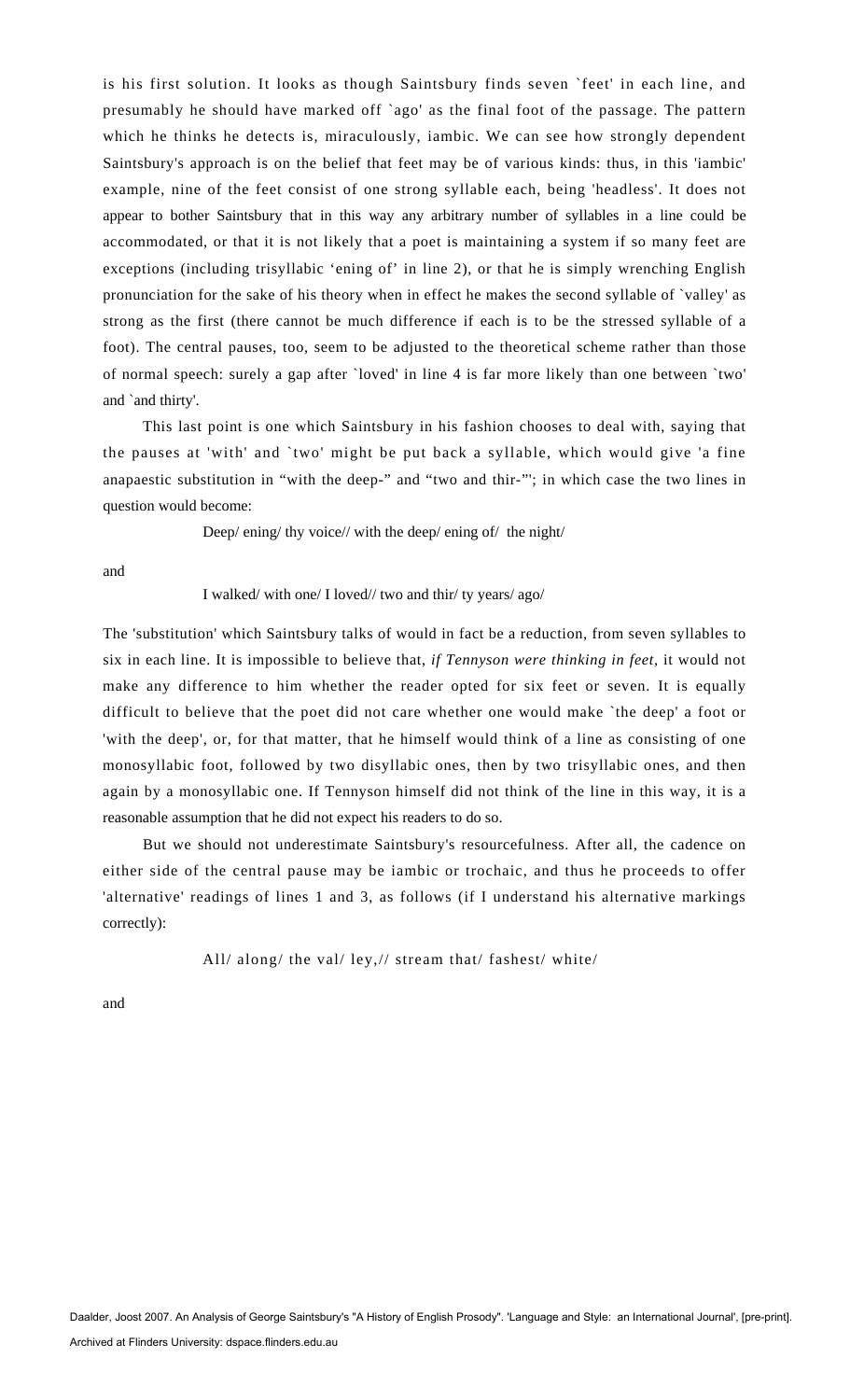It does not seem necessary to repeat the arguments already advanced, although with each new variant reading offered they gain even more force. The unlikelihood of 'stream' being a foot on its own (as in Saintsbury's first reading) is increased, not diminished, by the suggestion that a trochaic 'stream that' would also be possible. Indeed, the very claim that the lines are in any sense 'iambic' or 'trochaic' gets further and further eroded as Saintsbury proposes more and more alternatives, since his readings incorporate so many different 'laws and specifications' that the very existence of any single one of them becomes questionable. Thus, our last scansion is merely *one* partly trochaic line which Saintsbury would allow, since the possibility of a trochaic alternative `might easily be extended'. We can thus effectively prove, on the basis of further analysis even of this one example, that Saintsbury's system exists in his mind rather than in poetry, except perhaps that of his beloved Swinburne. For, since we can place trochees or iambs anywhere, and may use monosyllabic feet (or sometimes trisyllabic ones), we are justified in scanning:

> / x / x / x / x / x / All a/long the/ valley,// stream that/ flashest/ white/

in which not a single foot is identical with those which Saintsbury first produced in

 / x / x / / / x / x / All/ along/ the val/ ley,// stream/ that flash/ est white/

although our scansion is much more regular. Furthermore, as `trisyllabic' feet include the dactyl (/xx), we, or at least Saintsbury, could read:

> / x x x / / / x / x / All along/ the val/ ley,// stream/ that flash/ est white/

which would give us by now our fifth legitimate scansion. It is impossible to believe that the line is of such `manufacture' (to use Saintsbury's own word) as to allow so many, and indeed more, scansions which—in his view—would all go to show the existence of a system of laws and specifications. There is obviously something wrong with that system, not with the English language or with Tennyson, and it is Saintsbury's system and its basis into which we now need to enquire.

II

My suggestion is that it is not Saintsbury's accidental misunderstanding of the rhythmical structure of Tennyson's lines which leads him astray, but, much more fundamentally, his outlook on language and prosody. Even in the instance we have examined, it is that outlook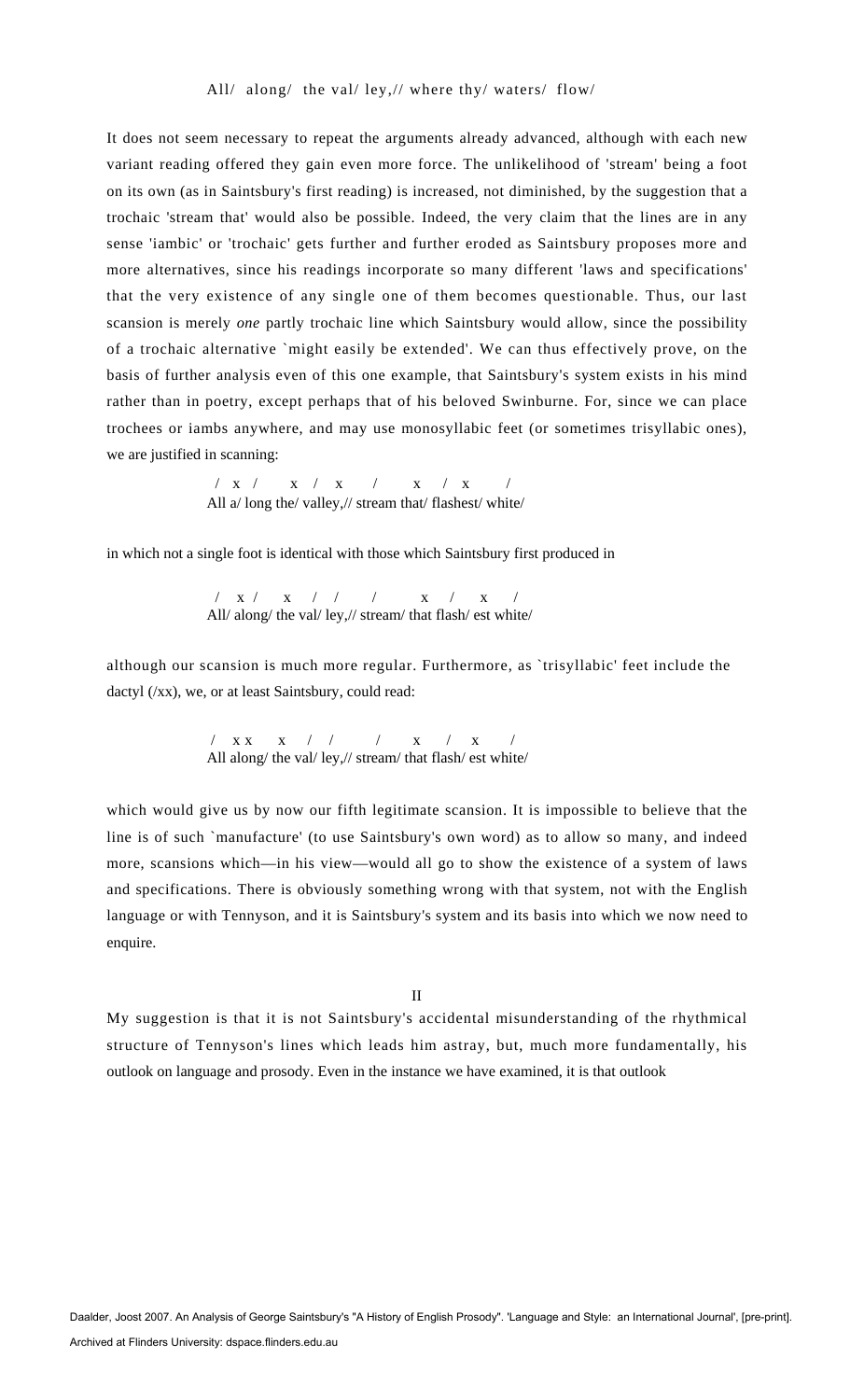which is responsible—and predictably and inevitably so—for his confusion. He was contemptuous of alliterative verse, and therefore it does not occur to him that Tennyson might use it: a respectable poet writes in feet. Thus feet have to be found, and, since Saintsbury's system of laws and specifications is erroneous, he on the one hand does find the feet which he is looking for but, on the other, exactly because the system gives him such enormous latitude, unintentionally manages to undermine the very existence of it.

To Saintsbury the temptation to find feet was so strong that, in his *History of English Prose Rhythm* (London, 1912), which is capably dealt with by D.W. Harding in *Words into Rhythm* (Cambridge, 1975, p.118 ff), he even discusses prose as though it is made up of 'feet' commonly thought of as existing only in verse. Curiously, he does not, however, produce systematic readings, but instead such things as the following, which I quote from Harding (p. 121).

 $\mathbf{x}$  /  $\mathbf{x}$  /  $\mathbf{x}$  /  $\mathbf{x}$  /  $\mathbf{x}$   $\mathbf{x}$   $\mathbf{x}$   $\mathbf{x}$   $\mathbf{x}$   $\mathbf{x}$   $\mathbf{x}$   $\mathbf{x}$   $\mathbf{x}$   $\mathbf{x}$   $\mathbf{x}$   $\mathbf{x}$   $\mathbf{x}$   $\mathbf{x}$   $\mathbf{x}$   $\mathbf{x}$   $\mathbf{x}$   $\mathbf{x}$   $\mathbf{x}$   $\mathbf{x}$   $\mathbf{x}$   $\mathbf{x}$   $\mathbf{x$ When all/ is done,/ human/ life/ is,/ at the greatest/  $\begin{array}{cccccccccccccccccc} \mathbf{X} & \mathbf{X} & / & \mathbf{X} & / & \mathbf{X} & / & \mathbf{X} & / & \mathbf{X} & \mathbf{X} & \mathbf{X} & \mathbf{X} & \mathbf{X} \end{array}$ and the best,/ but like/ a froward/ child/ that must be  $\sqrt{X}$  x / x x / x / x / x / x / x played with/ and humoured/ a little/ to keep it/ quiet/  $\begin{array}{cccccccccccccc} \mathbf{X} & \mathbf{X} & / & \mathbf{X} & / & \mathbf{X} & / & \mathbf{X} & / & \mathbf{X} & / & \mathbf{X} & / & \mathbf{X} & / & \mathbf{X} & \end{array}$ till it falls/ asleep;/ and then/ the care/ is over.

Even as a way of marking off the phrases of prose this seems pretty arbitrary, with the peculiar gaps between 'human', 'life', and 'is' (Saintsbury thought that feet were divided by small actual pauses). But, at most, the 'scansion' indicates one possible way of dividing prose-phrases; the terms of verse-feet are simply inappropriate, because the passage as presented by Saintsbury does not resemble verse according to the definition of it which is implied by his system, set forth in Vol. I of *A History of English Prosody,* pp. 82-84.

At first, it does seem as though Saintsbury is confusing verse and prose, for, until we reach 'life', we have two 'iambs' followed by one 'trochee', and trochaic substitution is acceptable to Saintsbury. But, in his verse-system, the status of the monosyllabic feet 'life' and `is' would be dubious, and 'at the greatest' would hardly be acceptable.

It is odd, though, that Saintsbury from *his* point of view does not 'scan' the passage as though it were verse, for otherwise the labels of verse-feet have no purpose in the analysis of the passage. Moreover, it is not very difficult, if we use Saintsbury's notions of verse, to make verse out of the passage according to his system. For example, we can read:

> $\begin{array}{cccccccccccccccccc} \mathbf{X} & / & \mathbf{X} & / & \mathbf{X} & \mathbf{X} & / & \mathbf{X} & \mathbf{X} & \mathbf{X} & \mathbf{X} & / & \mathbf{X} \end{array}$ When all/ is done/ human/ life is,/ at the grea/ test and/  $\mathbf{x} \ / \qquad \mathbf{x} \ / \quad \mathbf{x} \ / \quad \mathbf{x} \ / \quad \mathbf{x} \ / \quad \mathbf{x} \ / \quad \mathbf{x}$ the best,/ but like/ a fro/ ward child/ that must/ be / x x / x x / x x / x / played/ with and hu/ moured a li/ ttle to keep/ it qui/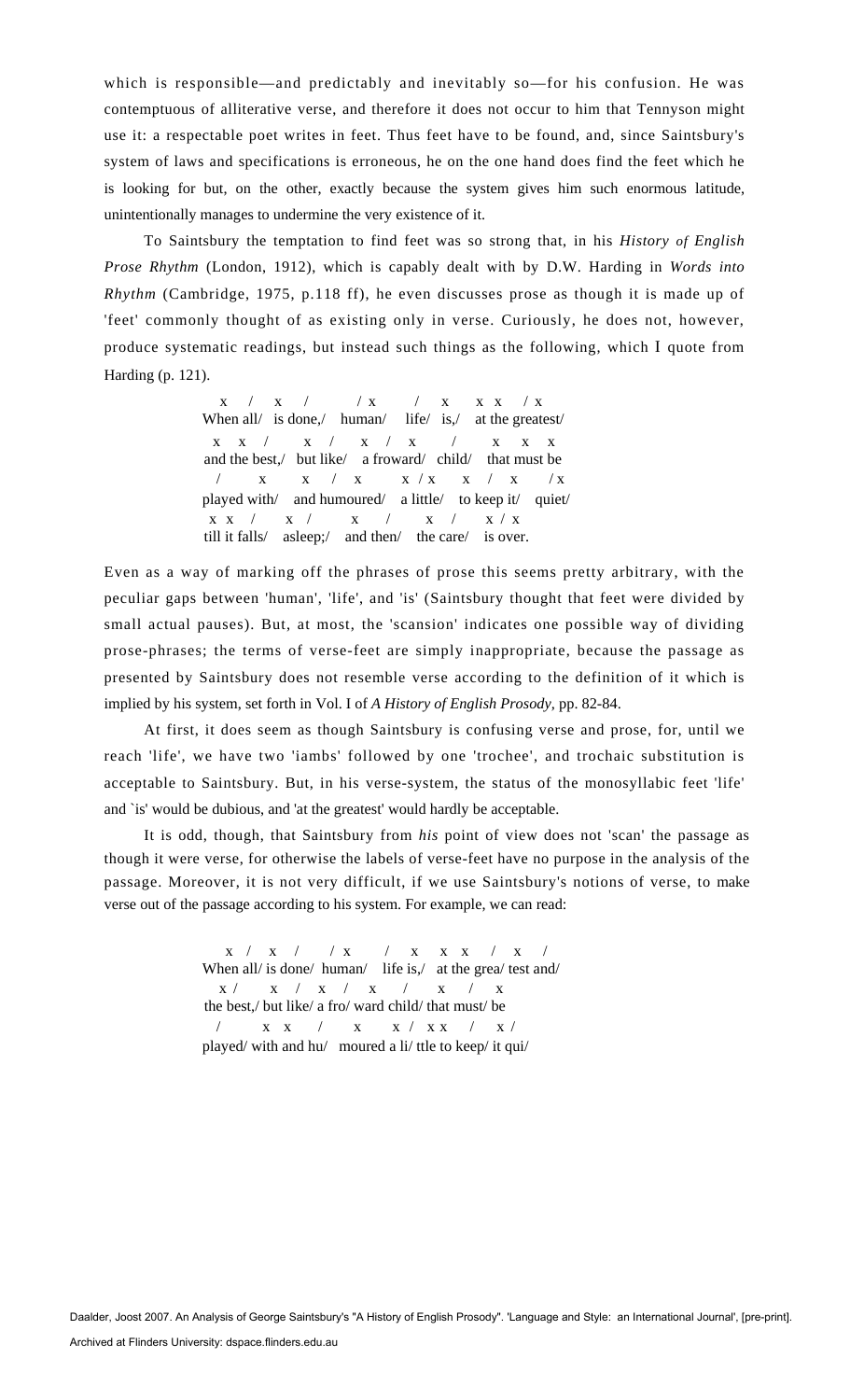and so on. A slight rhetorical stress on 'and' between 'the greatest' and 'the best' seems quite acceptable in a fairly natural delivery. Saintsbury might have objected to the divisions here chosen, but they seem no more objectionable or impossible than those in e.g. 'Deep/ ening/ thy voice/ with// the deep/ ening of/ the night.' The use of trochees ('human') and anapaests ('at the grea') is allowable within Saintsbury's system, as we have already seen.

So as to avoid the charge that I am making a mockery of that system, I shall now present, fairly and with only slight adaptation, Saintsbury's main 'laws and specifications', within the context of Vol. I in particular, but also of the other volumes.

Saintsbury has little time for alliterative verse, which he hardly discusses and does not acknowledge to be an essential component of the great tradition of 'English' verse as defined by him. About the continuity of that tradition Saintsbury was not in doubt, nor about its prosodic characteristics. In Vol. I, Anglo-Saxon (alliterative) poetry is dismissed in terms like this: 'Regular metrical time, tune, "number", it never possesses for any considerable period; and its momentary hints of such things are uncertain and fragmentary' (p. 73). Saintsbury clearly believed that 'Anglo-Saxon poetry', despite its alleged ineptitude, was desirous of achieving what Swinburne later came to exemplify. By contrast with the immature beginnings, 'the differences of English verse in 1300 and 1900 are mere differences of practice and accomplishment'; the Darwinian implication is that the verse of 1300 is inferior to that of 1900, but its main prosodic laws are the same, and are applicable to all English verse between 1300 and 1900. Those laws can be set forth as follows, largely in Saintsbury's own words:

(1) Every English verse-line not within the tradition of alliterative verse (i.e. most verse lines after c. 1300) tends to be composed of feet of one, two, or three syllables.

(2) The foot of one syllable is always strong (stressed), except when it is nothing at all, being a pause-foot, the 'equivalent of silence'.

(3) The foot of two syllables usually consists of one strong and one weak syllable, and though it is not essential that either should come first, the weak syllable precedes rather more commonly.

(4) The foot of three syllables never has more than one strong syllable in it, and that syllable is almost always the first or the third. (In poetry c. 1900 such a foot need have no strong syllable at all.)

(5) The foot of one syllable is practically not found except (a) in the first place of a line; (b) in the last place of it; (c) at a strong caesura or break ('it being almost invariably necessary that the voice should rest on it long enough to supply the missing companion to make up the equivalent of a "time and a half' at least'; similarly the monosyllabic foot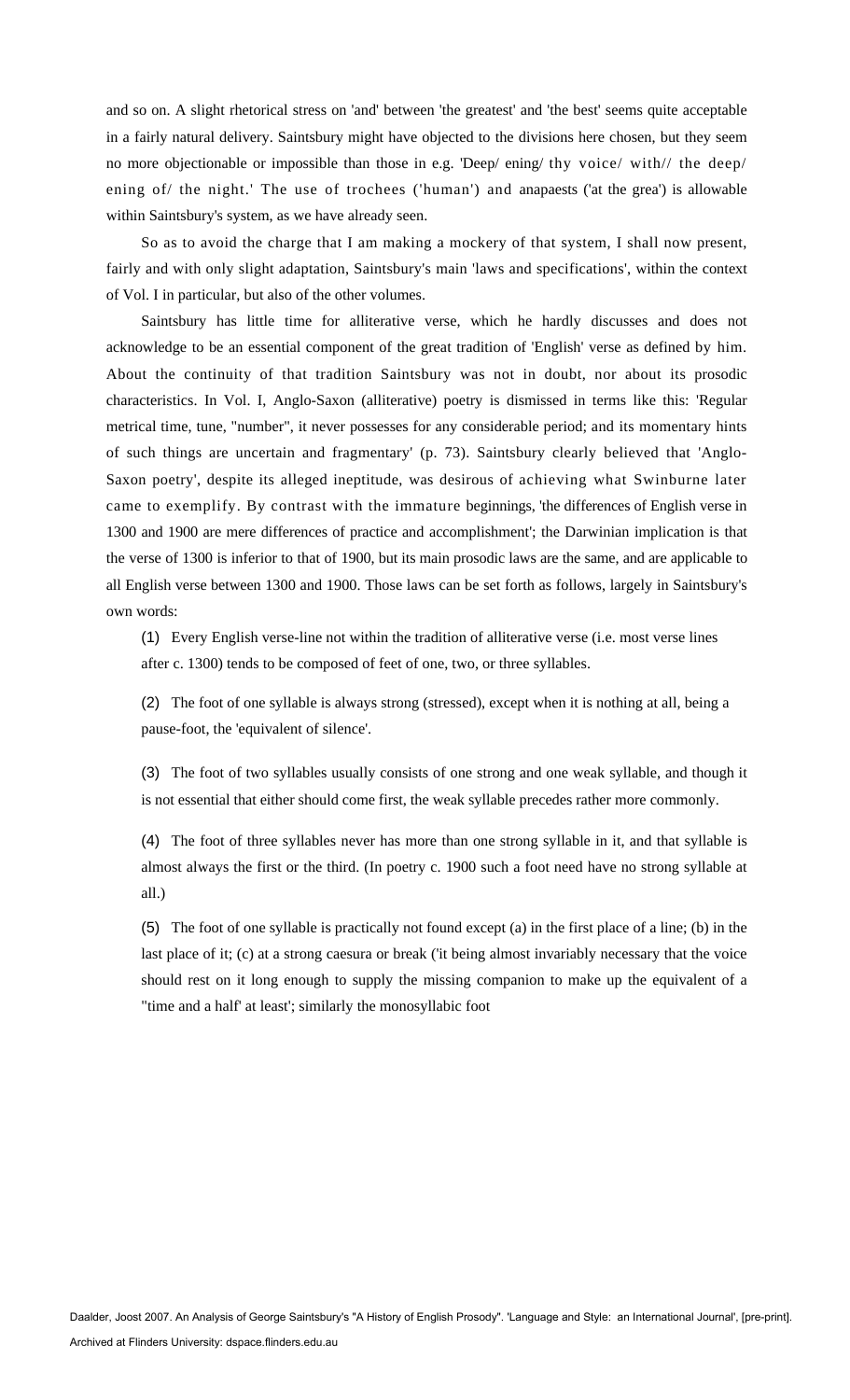may be found in very exceptional cases where the same trick of the voice is used apart from strict caesura').

(6) The foot of two (or of three) syllables may essentially be found anywhere, and feet of two and three syllables may be very freely substituted for each other; however, there is 'a certain metrical and rhythmical norm of the line which must not be confused by too frequent substitutions', juxtapositions of more than three short syllables should be avoided, and the licence of monosyllabic beginnings, terminations, or pauses must be sparingly used.

(Cf. Vol. I, pp. 82-4.)

There is, of course, some connection between Saintsbury's approach to prose and that to verse. There is the same inveterate tendency to label things in both cases. It does not seem to occur to Saintsbury that in prose, if there are so many different 'feet', labels that should be and commonly are—reserved for a system in verse can have no function: he appears to feel that the mere use of labels somehow imposes a pattern on prose, or, otherwise, that what happens to be his personal 'scansion' is something all sensible people will share and which has some real significance in our appreciation of a passage. We may assume that there is a similar mental process (probably unconsciously) at work in his attitude to verse. The distinction between Anglo-Saxon alliterative verse and e.g. Tennyson's 'All along the valley' is, as we have seen, wholly arbitrary. The only reason why Saintsbury does distinguish between them is that he is prejudiced in favour of Tennyson, and this prejudice is so strong that he supposes that Tennyson is writing according to Saintsbury's system of laws and specifications. But the absurdity of that system is in turn shown up by the fact that (a) it *can,* however inappropriately, accommodate Tennyson's lines ('inappropriately' because it is not meant to accommodate alliterative verse and does it lamely), and (b) in the process, shows that it is hardly a system at all, but can be used to describe all sorts of subjective 'scansions'.

Predominantly, the 'system' is a mythical fabrication which allows Saintsbury the illusion that all the verse which he likes is organised on a defined set of principles. But on the one hand a much tighter system would be needed if it were to do justice to any verse which we could recognise as so constructed. On the other hand Saintsbury's actual system can be used to describe almost any kind of writing indiscriminately, prose included, and thus serves no purpose other than that it provides some sort of quasi-scientific sanction for personal interpretation.

Yet, to say that English verse 1300-1900 cannot be regarded as constructed on Saintsbury's system, is not to say that the system is an invention which bears no relation to the reality of any such verse at all. As we have seen, it would seem to provide a reasonable description of what Swinburne appears to be doing. There is little doubt that Swinburne believed in such 'substitution' of feet as is a central feature of Saintsbury's system. Insofar as Swinburne manages often a close and inescapable match between what I would call 'speech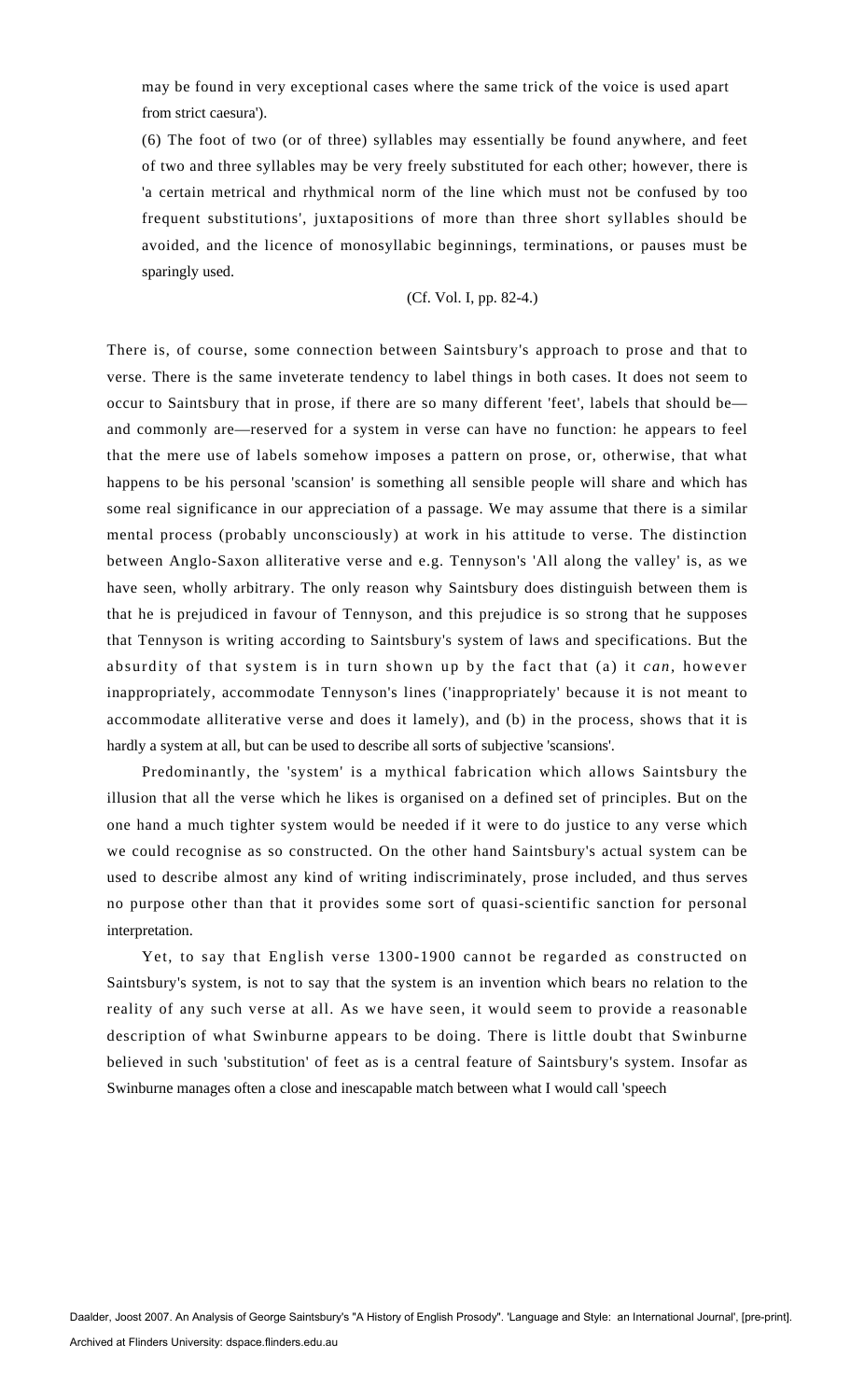rhythm' and `metre', one can actually identify the feet, but there are obvious dangers to such identification caused by the fact that, English being what it is, a reader may feel complete uncertainty as to which syllables to stress, and will—if scansion is sought—feel the more bewildered by the knowledge that quite different kinds of feet can occur at almost any point.

There are good arguments for believing that in any case most poets in English did *not*  model their verse on any such set of principles as Swinburne appears to have had in mind. I think it is fair to say that his verse is especially well-known for its use of anapaests, and this suggests that his prosody is not at all typical. His experiments with unusual feet, and unusual combinations of them, far from being in any sense the culmination of a long-lasting *English*  tradition, almost certainly is to be seen as strongly influenced by his reading of classical poets (he even wrote poems in Latin and Greek).

The earliest verse in English, which Saintsbury would on the whole so much like to ignore, was not made up of feet of either the Swinburnian or any other kind. Yet one reason why Saintsbury, despite his professed disapproval of it, nevertheless in practice occasionally sees some merit in aspects of it is that his own system allows variations of feet which are not necessarily different from stress patterns in alliterative verse. He thus comes to accept alliterative verse which anyone thinking in terms of *regular* feet patterns, especially iambs, would reject, and which in fact only accidentally fits into his own system. As Saintsbury is never specific about actual examples of Anglo-Saxon (Old English) verse, we can only gain an impression of his approach by considering some of the things he says about the so-called `alliterative revival' of the fourteenth century when, in Saintsbury's view and to his amazement, alliterative verse surfaced again as `only a loop or backwater in the stream of English poetry—an unsuccessful attempt at reactionary rebellion' (Vol. I, p. 191). Even so, despite this kind of generalisation, Saintsbury tries hard to fit the aberrant authors into his system. The attempt is misguided in principle and inevitably injurious to the poetry, but no doubt prompted, in a pseudo-logical way, by the circumstance that there *are* some (wholly fortuitous) resemblances between certain patterns permitted by the Saintsbury system and those of alliterative verse. Thus we get told that Langland (of all people) is 'trochaic sometimes, but he constantly blends the "double time" with, and often passes from it into. "triple time," the time, as we call it, of the anapaest' (p.181). Amazingly, Langland even gets praised for his *'regularity'* (Saintsbury's italics, p. 180). In support of such claims, Saintsbury quotes the beginning from the first version of *Piers Plowman,* starting as follows:

> In A somer sesun • whon softe was the sonne, I schop me in-to a schroud • A scheep as I were; In Habite of an Hermite • vn-holy of werkes, Wende I wydene in this world • wondres to here.

We need not assume that Saintsbury arrives at his conclusions on the basis of any assumption that Langland's pronunciation of English differed from ours, for, almost at the outset of his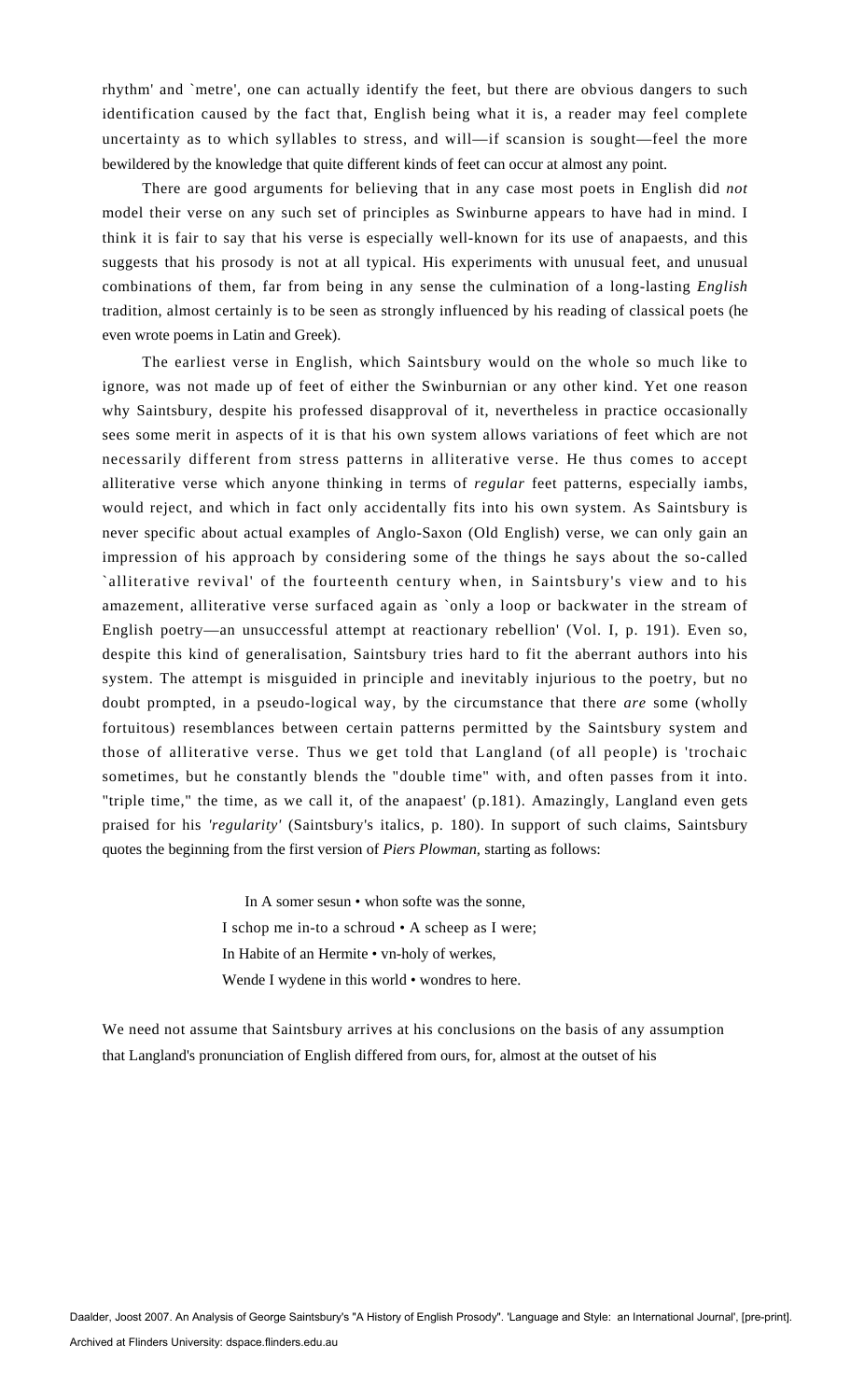*opus,* Saintsbury has already asserted that such notions are `very mainly guess-work—resting on ingenious hypotheses not a century old' (Vol. I, p. 10). So we can confidently 'scan' e.g.

> $x / x x /$ whon softe/ was the sonne

and

 $x / x / x$ A scheep/ as I were

as though these phrases consist of an 'iamb' and an 'anapaest' in each case. Of course, not all of the phrases respond readily to the Saintsbury approach—or rather, our application of his system, for he does not scan the lines for us. Also, those which do seem 'regular' or otherwise acceptable by his standards pass the test only by chance. But the error in Saintsbury's thinking is compounded by this very fact. Someone who believes that most English verse before 1900 is either alliterative or iambic could never feel tempted to confuse the two modes the way Saintsbury does. But in Saintsbury's model, acceptance of alliterative verse as somehow 'regular' or `systematic' according to his criteria is just as possible but just as whimsical as rejection of it as too 'irregular' or 'unsystematic'.

But, in the main, we should reject Saintsbury's approach to alliterative verse as quite foreign to its nature, which he is constantly inclined to distort. It is not just harmless namecalling, but a serious mangling—physical or mental—of the truth to claim that in *William of Palerne* 'each of the lines falls, as a rule, roughly into the rhythm of a four-footed anapaestic metre' (pp. 102-3). No unprejudiced reader will make this claim come true without either physically violating the language or mentally abstracting the wrong metrical pattern, as can be understood even from the first two lines of the passage quoted by Saintsbury:

> Hit bi-fel in that forest • there fast by-side, Ther woned a wel old cherl • that was a couherde.

Sainsbury is right, I think, in seeing a connection between the rhythms of alliterative verse and 'ballad metre'. A good example of the connection is the *Tale of Gamelyn*:

> Litheth and lesteneth • and herkeneth aright, And ye schulle heere a-talking • of a doughty knight, Sire Johan of Boundys • was his righte name, he cowde of norture ynough • and mochil of game. (Lines 1-4, Vol. 1, p. 255)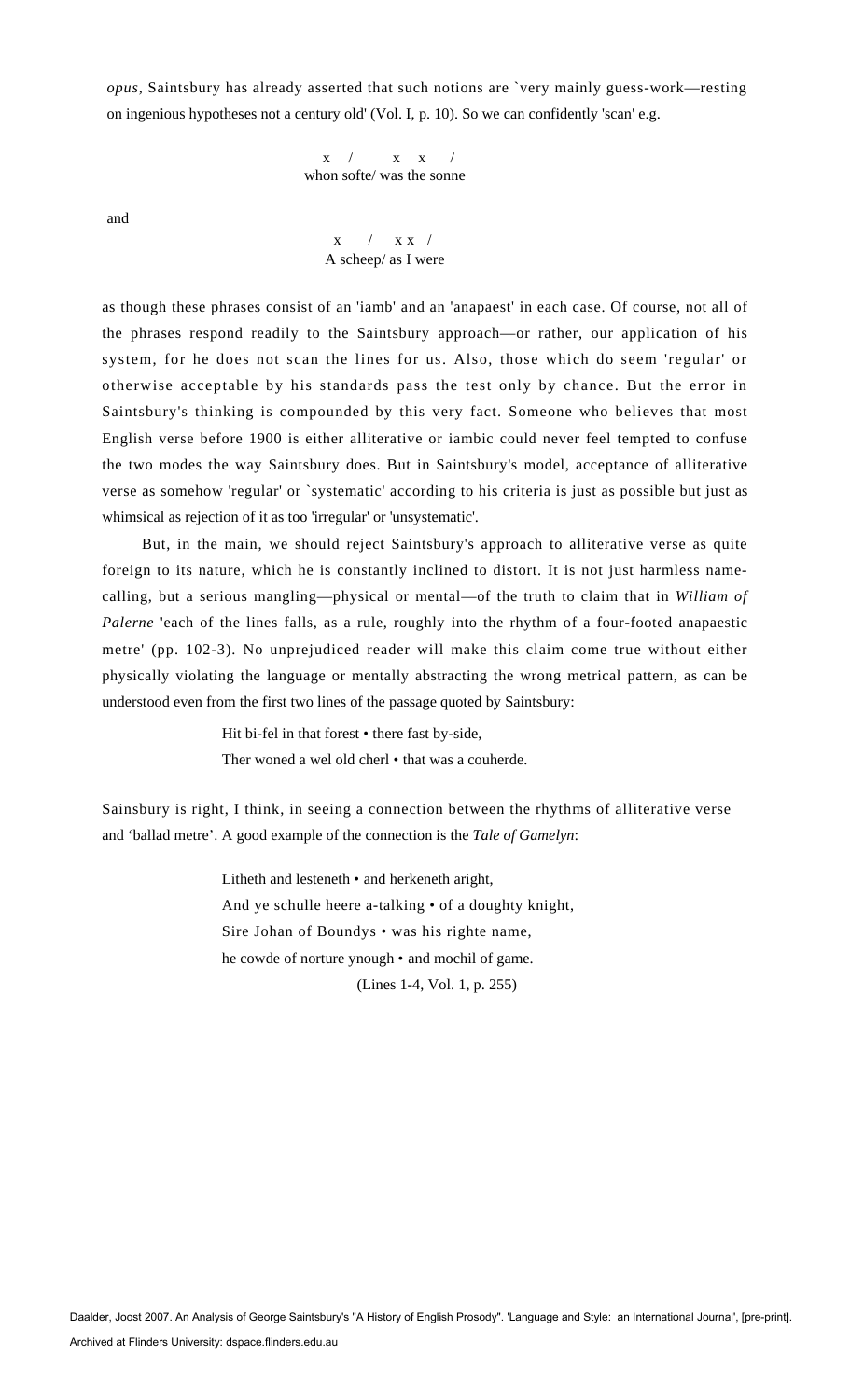The inherent rhythmical patterning of the lines, the pauses, and the rhymes, all would seem to suggest that the 'lines' are merely one way of writing out something which is really, as Saintsbury grants, in 'ballad-quatrain'. I would indicate the structure as follows:

> / x x / x x Litheth and lesteneth,  $x$  /  $x x$   $x$  / And herkeneth aright, x x x / x / x And ye schulle heere a-talking  $x \times / x$ Of a doughty knight.

 $x / x / x$  /  $x$ Sire Johan of Boundys  $x \times /$ Was his righte name  $\mathbf{x}$  /  $\mathbf{x}$  /  $\mathbf{x}$   $\mathbf{x}$  / He cowde of norture ynough  $x$  /  $x$   $x$  / And mochil of game.

The fact that these lines vary somewhat in length need not disturb us: Saintsbury and prosodists of his kind are quite willing to concede such variation in ballad metre, not least because their notion of substitution of e.g. 'anapaests' for 'trochees' automatically does away with rigorous syllable-counting. I am not suggesting that the accentuation and syllabification which I propose is definitely identical to what the poet meant it to be, but I do think it is likely, in this instance, that few readers would wish to argue any syllables into or out of existence, and I am convinced that the syllables which I see as stressed do stand out from their environment.

At all events, it appears difficult to avoid the conclusion that, in a natural reading (whatever our precise theories of late medieval pronunciation), the lines emerge as being of variable length, with no fixed number of unstressed syllables, but with, as a norm, two stressed syllables in each line. The fact that in line 7 it is probably easier to see three syllables as standing out than two hardly affects our perception of the general pattern.

The dots in the passage as quoted by Saintsbury are obviously pause-marks which help us to understand that the long lines there are actually divided into 'half-lines', the 'lines' of the quatrains as we produce them. Astonishingly, Saintsbury—though he recognises the quatrains as such—asserts that `it will be almost always (I think I might say always) still possible, as it will be always elsewhere, to neglect the dot, and *scan the whole line* (double line), *even on strictly metrical principles, as decasyllable, Alexandrine, or fourteener'* (p. 256, his italics).

Like many others, I believe that there is a connection between alliterative verse and 'free verse', the chief characteristic of both being that they do not consist of 'feet' (either at the level of `speech rhythm' or that of 'metre'), but of the phrasal patterns of prose; these phrases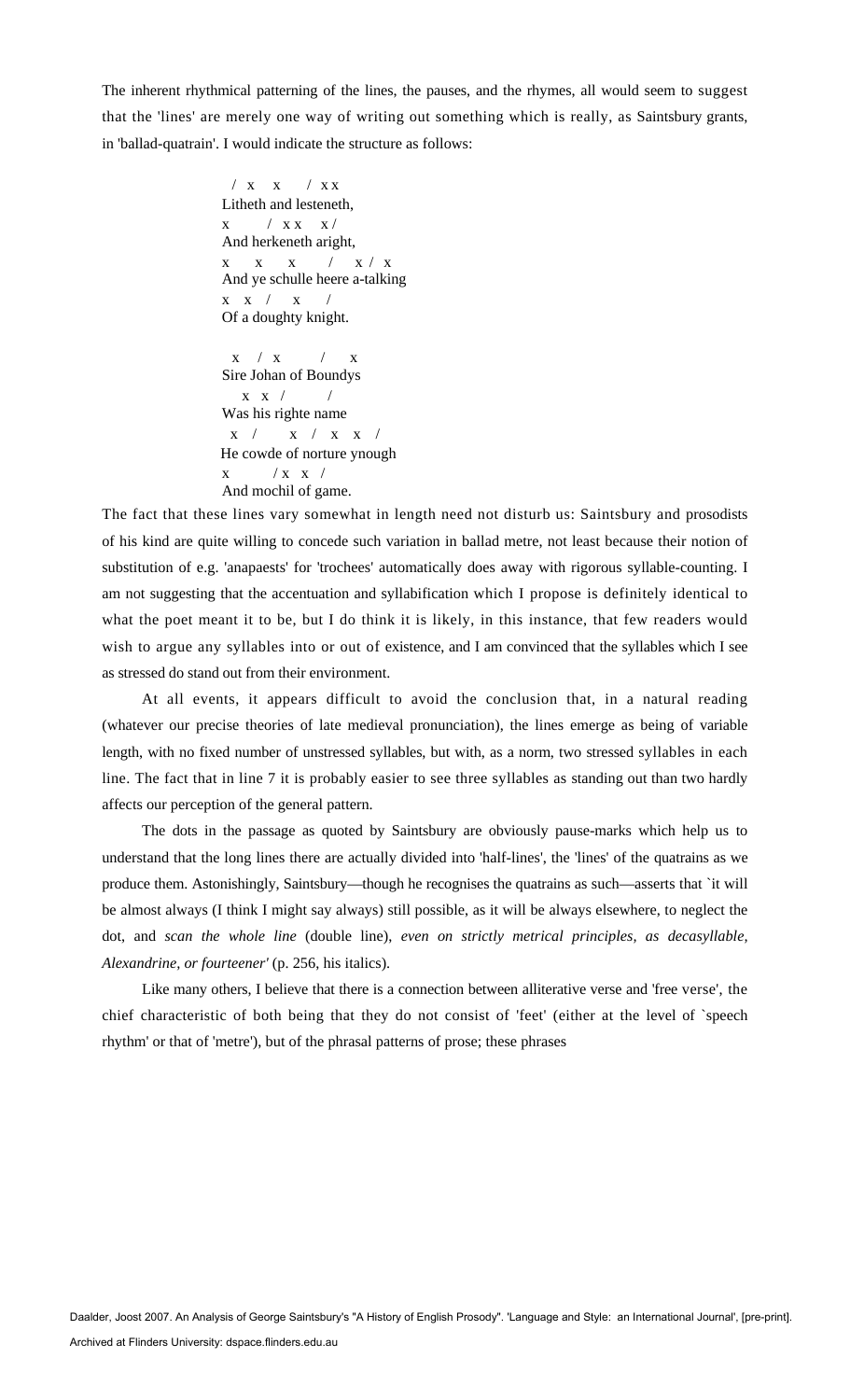are arranged in such a way that the reader's attention is called to rhythmical organisations, both within the phrase-patterns and within the line as a whole, which one is not normally aware of in prose (or indeed might not always be aware of if the verse were written out with prose-lineation). The chief difference between alliterative verse and free verse lies in the fact that the former is normally more clearly ordered according to its own `laws' of alliteration and stress-patterning.

Writing the Preface to his Second Edition (1923), Saintsbury says that 'The most prominent feature of poetic practice today is, of course, the preference shown to "free" verse', which essentially (and appropriately) he appears to see as consisting of `ametric rhythm' (p. vi). It would be unfair and little to the purpose to try out his `system' on free verse after 1900, since it is verse prior to this date which the system is designed to illuminate for us. We do, of course, have the right to ask how well an approach like Saintsbury's can cope with what we may interpret as `free verse' *before* that date, such as the following lines from Blake's *French Revolution* (1971):

> / x / x x / / x / x x / x x / x Then the ancientest peer, Duke of Burgundy, rose from the Monarch's / / / x / right hand, red as wines x / x x / x x / x / x / x x x x From his mountains, an odour of war like ripe vineyard rose from his  $\sqrt{X}$  garments, x x / x x / x x / x / x x / x x And the chamber became as a clouded sky, o'er the council he / / x / / outstretched his red limbs, / x / x / x x x / / x / x x x / Cloth'd in flames of crimson, as a ripe vineyard stretches over sheaves  $x /$  of corn x / / x x x / x x / x / x x / x The fierce Duke hung over the council; around him crowd, weeping  $x \times / x / x$  in his burning robe,  $\left| \begin{array}{cccc} \textbf{X} & \textbf{X} & \textbf{X} & \textbf{X} & \textbf{X} & \textbf{X} & \textbf{X} & \textbf{X} & \textbf{X} & \textbf{X} & \textbf{X} & \textbf{X} & \textbf{X} & \textbf{X} & \textbf{X} & \textbf{X} & \textbf{X} & \textbf{X} & \textbf{X} & \textbf{X} & \textbf{X} & \textbf{X} & \textbf{X} & \textbf{X} & \textbf{X} & \textbf{X} & \textbf{X} & \textbf{X} & \textbf{X} & \textbf{X} &$ A bright cloud of infant souls, his words fall like purple autumn on  $x /$  the sheaves. (Vol. III, p. 24)

I have copied out the passage as it stands in Saintsbury, except that I have added marks which—if one is to decide which syllables in ordinary speech stand out as weak or strong—are meant to indicate my own choice in the matter. Of course individual readings can differ to some extent, and this crude representation does no justice to *relative* degrees of stress, leave alone to where pauses may or do occur, etc. But, rough-and-ready though my procedure is, I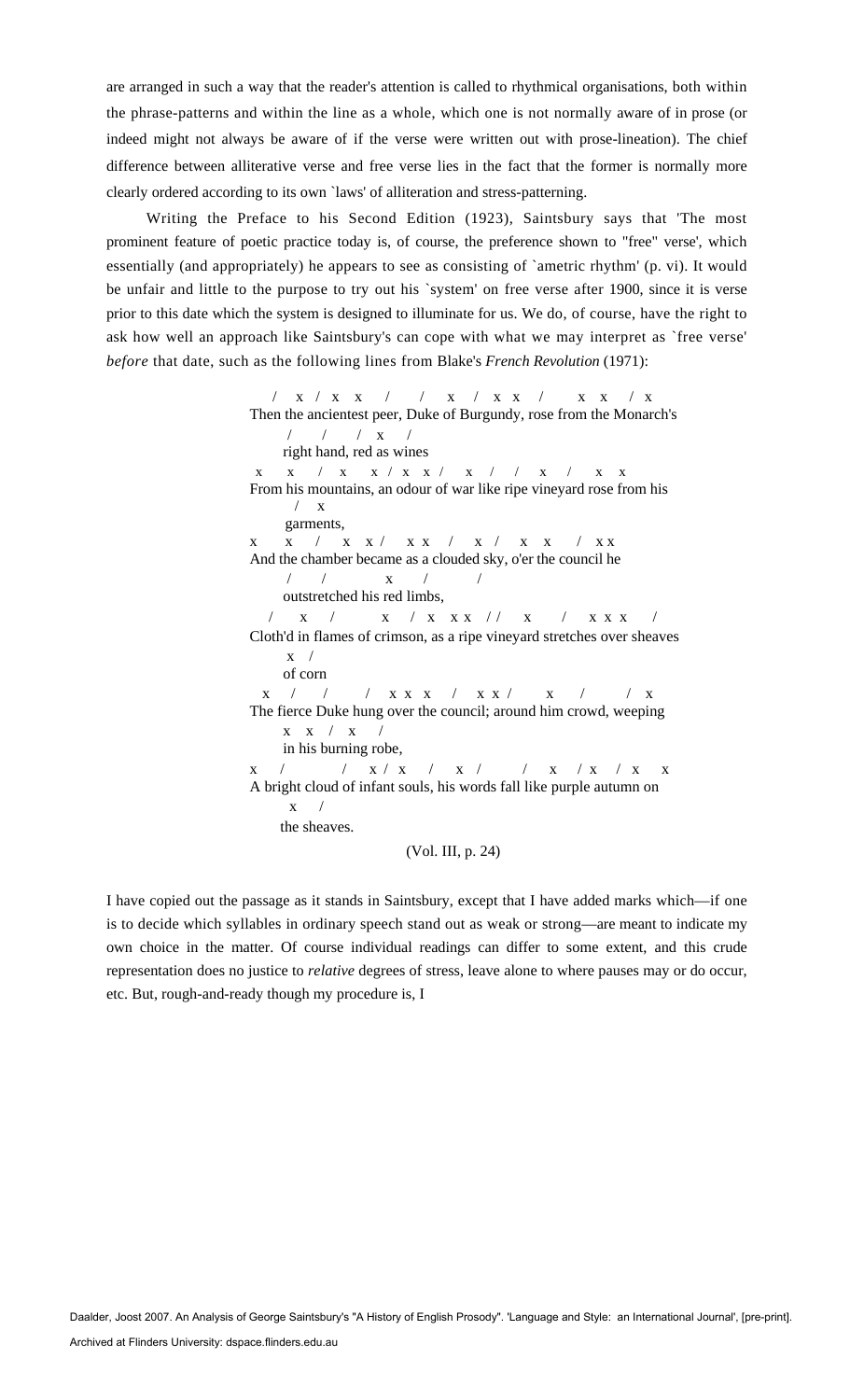believe that it would indicate a pattern of feet if there was one, since in foot-scansion it is exactly our awareness of the difference between 'weak' and 'strong' in natural reading which draws our attention to the scansion in the first place.

Saintsbury claims of this passage that its 'metrical norm is a seven-foot anapaest, sometimes cut short, sometimes extended, and undergoing substitution of the most unlimited kind, with the result that the rhythm constantly approaches (and sometimes very closely) the long swinging forms of which Mr. Swinburne was himself so fond in his later days ...'

I find it impossible to believe that Blake himself saw the passage in such terms. 1 suppose that, if one really believes in 'substitution of the most unlimited kind' it *is* possible largely to square the lines with the Saintsbury system, and my own accent marks would not suggest otherwise, although they suggest that in some places the task would not be easy. But the point is that, allowing for such unlimited substitution as Saintsbury would have us embark upon, it would be very surprising if we did *not* find that Blake was trying to write like Swinburne himself, should it be our wish to enter into this belief The very variation of Blake's patterning, however, suggests the much likelier interpretation that he simply was not thinking of feet and substitutions, and—although Saintsbury does not find them so despite quoting them—Blake's own words are an apposite description of what he is doing: 'I therefore [i.e. to avoid monotony] have produced a variety in every line, both in cadence and number of syllables. Every word and letter is studied and put into its place' (Vol. III, p.20). As Blake explains in the last sentence, his free verse is not to be seen as uncontrolled. The care of his craftsmanship does not lie in the use of any such 'feet' as Saintsbury invents, but in the effect of balance that he manages to give in the choice and arrangement of his phrases, the stress-patterning being intensified by alliteration (amongst other sound effects) and repetition (e.g. alliteration in 'rose from the Monarch's right hand, red as wines', and repetition in `rose from the Monarch's right hand' ... 'rose from his garments', etc). The 'piling-up' of the phrases throughout the lines—which contain only few really major breaks—is another major factor in the very special result obtained, which looks forward, not to Swinburne (who did think in feet) but to, for example, Walt Whitman and D.H. Lawrence. There is no doubting Blake's skill, but it is useless to see the lines in terms of feet. Indeed, Blake's very tendency is away from these by putting emphasis on phrase-divisions which may not correspond to 'feet' at all.

One might at first think that the Saintsbury approach, if deficient in the case of alliterative verse, 'ballad metre', and `free verse', would at least be innocuous (or possibly even helpful) if' applied to the very large body of verse in English which has generally been regarded as 'regular', i.e. consisting of lines of equal syllable-length or well-defined stanzaic structure, and accentually sufficiently inclined to fall into patterns which we think of as 'feet', even if those do not constantly demonstrate their presence in the lines as we may normally speak or read them.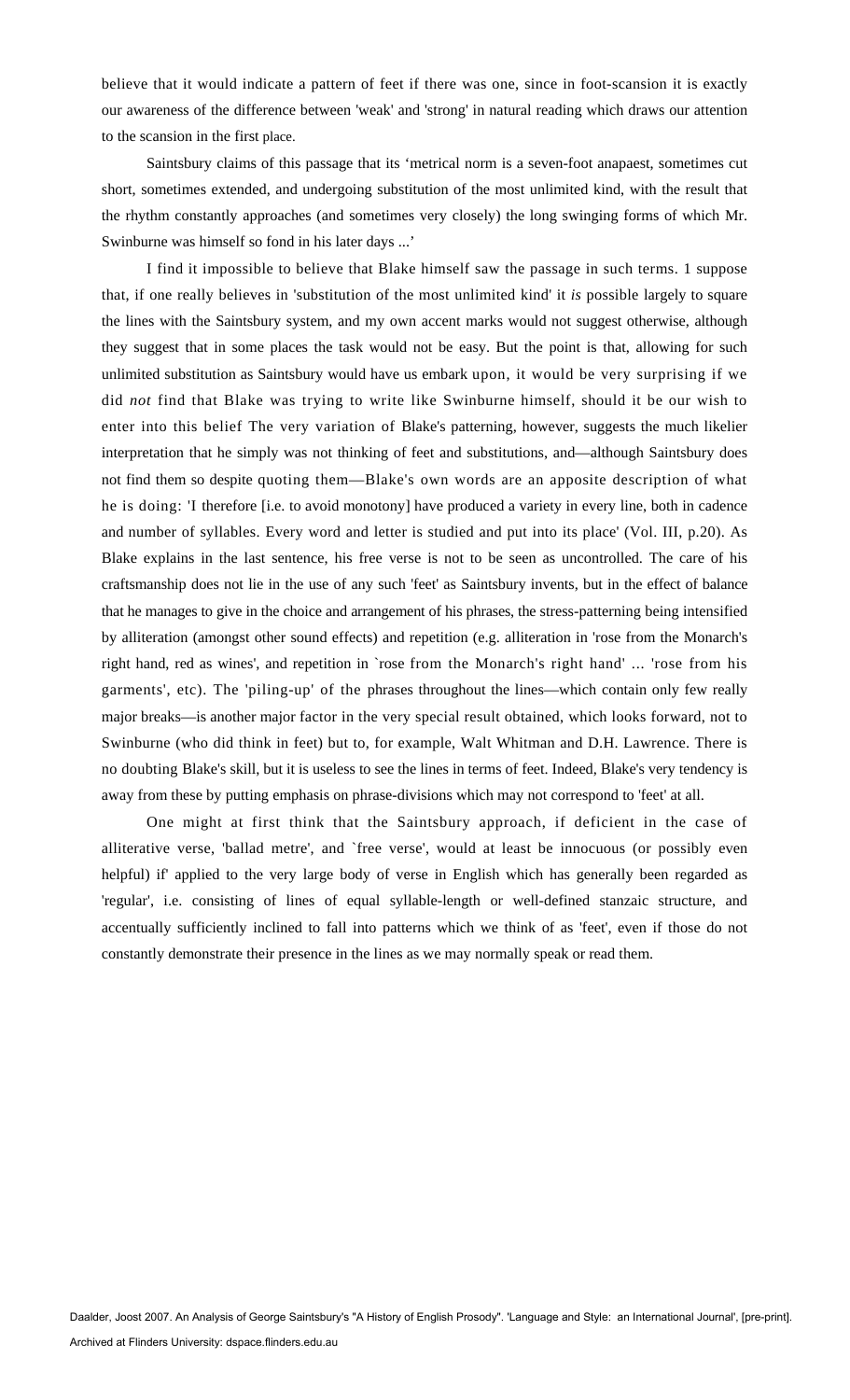Unfortunately, Saintsbury's system does not aid our understanding of the nature of such verse, and actually prevents our seeing things for what they are in instances which are at all difficult.

One of the problems about verse which appears regular is that we may upon reflection have some doubt as to whether it really is. To stay with the example of Blake, let me quote—in Saintsbury's version—two stanzas from the 'Introduction' of *Songs of Experience* (about which Saintsbury says that he thinks that he 'would rather have written these lines than anything in English poetry outside of Shakespeare'

> O Earth! O Earth! return! Arise from out the dewy grass. Night is worn, And the morn Rises from the slumberous mass.

> Turn away no more, Why wiltt thou turn away? The starry floor, The watery shore, Is given thee till the break of day. (Vol. III, p 15)

Either at the level of speech rhythm or that of metre, the first line surely consists of an unequivocal weak-strong-weak-strong pattern. By 'unequivocal' I mean that it is impossible to read the line otherwise, if pronounced naturally, and that therefore there can be no doubt about the distribution of stresses. The same would appear to be true of the next line. But 'Night is worn', with its three syllables, comes as somewhat of a surprise; and if it is to be read as starting with a 'headless' foot, one's initial confidence about the presence of an iambic pattern may decrease yet further with 'And the morn', which is not easy to square with any iambic pattern. Does Blake, after all, merely by accident use what appear to be iambs in the first two lines? It may be tempting to read line 5 as

> $/ x$  x x  $/ x$ Rises from the slumberous mass.

But I think that the second stanza confirms one's initial impression that Blake does use an iambic matrix for his poem. For, while in 'Turn away no more' he so to speak leaves out the initial syllable which we do find in 'O Earth ...', we also discover that 'The starry floor' has the extra initial syllable lacking from 'night is worn'. As I see it, in *metrical* terms each line has been though of as consisting of iambs and thus an even number of syllables, while *in practice* several of the lines are headless.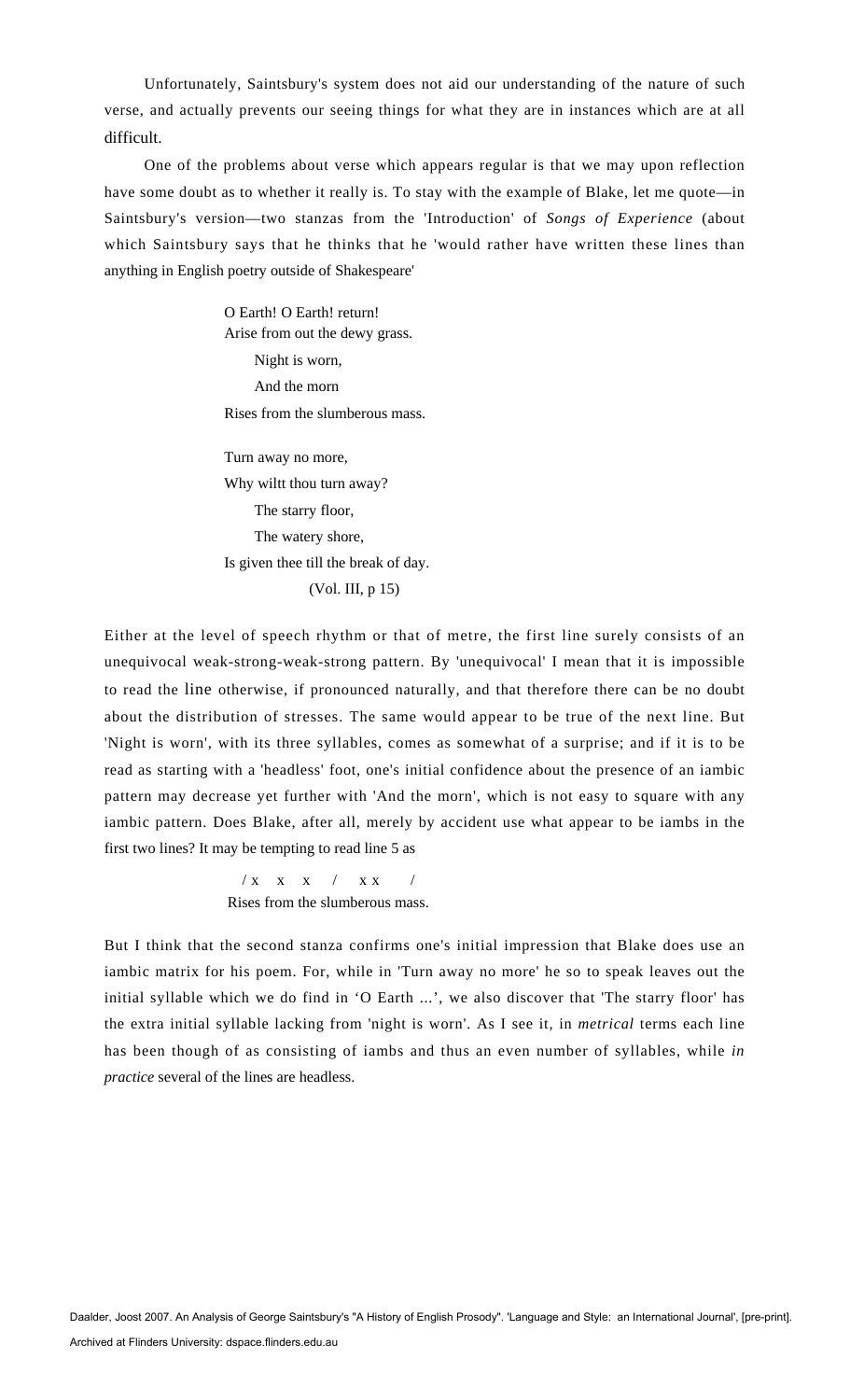If this analysis is correct, then it will affect not only our mental perception of the lines, but also the way they are read. For we would have to interpret the `headless' line which starts with 'Rises' as containing seven syllables, not eight, unless we assumed that Blake introduced yet further deviation from the iambic scheme. No such assumption is necessary if we take it that the line consists of seven syllables, with disyllabic 'slumb'rous'. It is a persistent habit of Saintsbury's to resist any such pronunciation, yet it is acceptable in English, and even in Saintsbury's terms the line is much harder to scan if `slumb'rous' were to be ruled out of court. If it is accepted, it immediately becomes clear that *metrically* (though not necessarily also in *speech*) 'from' has stress.

The metrical scheme as I see it also suggests the pronunciations `wat'ry' and giv'n'. It therefore comes as a shock to see Saintsbury write: 'Blake wrote "wat'ry" and "giv'n" according to the prescriptions of Bysshe [author of *Art of Poetry,* 1702], whose work, we know, he possessed; but the love of poetry laughs at such locksmiths, and we may spell it as he would have spelt it today, though the shorter feet make good metre enough.' Thus Saintsbury is not only a victim of his own prosodic thinking to the extent of finding much more complicated patterns of feet than an unbiased analysis reveals, but he also—and more seriously—would like to suppress the very spellings which indicate Blake's pronunciation, and thus by implication his prosody. I believe that an appraisal of what the prosody may be will help us to understand pronunciation (at least in the verse under study), but it is even more likely that any evidence of what the pronunciation may have been will help us to understand prosody; any approach like Saintsbury's which prefers to ignore the evidence of spelling in favour of preconceived notions of prosody is sure to be damaging to an understanding of both the language and the prosody in question, and in any study which tries to gain insight into both, the demands of the language should always come first (since prosody is based on it, and not *vice versa*)*.* 

Blake actually wrote 'watry', not 'wat'ry', and no doubt wanted the reader to perceive a connection with 'starry' immediately above it. Saintsbury chooses to print the last two stanzas of the poem, not the first two, but Blake's forms are used with considerable consistency to indicate both his pronunciation (in the poem, anyway) and the prosody: with `giv'n' we may compare disyllabic `fallen' in 'And fallen fallen light renew' (cf. the O.U.P. facsimile ed., *Songs of Innocence and of Experience,*  London, repr. 1972). Blake similarly alternates 'walk'd' and disyllabic 'lapsed' in 'That walk'd among the ancient trees' and 'Calling the lapsed Soul'.

It should have been of great concern to Saintsbury that Blake's spellings, as late as just over a century before *A History of English Prosody,* unmistakably suggest the persistence of habits of pronunciation which, throughout the history of English verse, have to be reckoned with as an important factor in whatever we may wish to conclude about English prosody. Saintsbury's refusal to acknowledge the potential importance of such spellings (though his refusal is not systematic and consistent) first of all inevitably leads him to misjudge pronunciation (about which his mind had largely been made up in the abstract anyway); he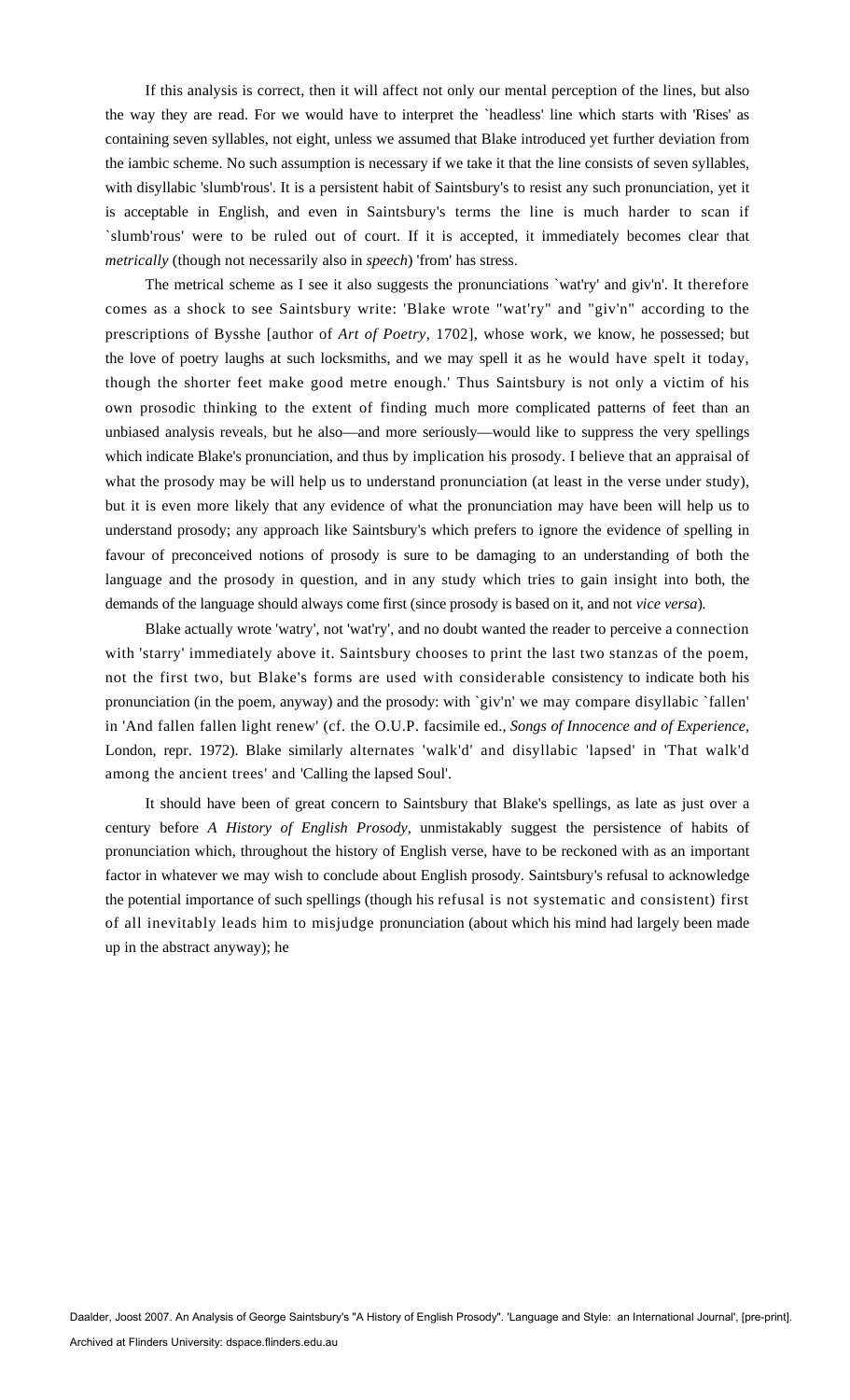then inevitably goes astray in his interpretation of prosody; and the mistaken assumptions about prosody which he brings to bear on the reading of verse subsequently prevent him (once again) from seeing the importance of spelling as reflecting pronunciation. The whole process is made worse by the fact that Saintsbury's prosodic `system', once accepted, allows virtually any pronunciation as part of the `laws and specifications': the anachronistic 'given' which Saintsbury invents is, within the system, neither more nor less acceptable than Blake's 'giv'n'. Any pronunciation, however unhistorical, can be accommodated by Saintsbury's system; in turn, the system is so flexible that it will hardly suggest that any pronunciation in any period is, within the body of verse examined, more likely than any other.

But no less important is the fact that Saintsbury's system fails to give the reader any indication of the importance of distinguishing between `speech rhythm' and `metre'; and of course the nature of speech rhythm as such is not faced at all. The relentless march of feet treads everything else underfoot. Here is one of Saintsbury's comments about Milton: 'Milton, it was observed at the beginning, is perhaps the first English non-dramatic poet who uses the spondee much, and he certainly makes the most of it in such instances as the magnificent "Or that *starr 'd E*thiop Queen that strove"' (Vol. II, p. 214).

To talk of the use of a `spondee'  $\langle \frac{1}{\rangle}$  here is merely confusing. The actual metre of the line, if considered within its context in *Il Penseroso,* is iambic. Its successor, line 20, displays the pattern unmistakably: `To set her beauty's praise above' (see e.g. *The Poems of John Milton,*  ed. John Carey and Alastair Fowler, London, 1968, p.141). Saintsbury's own system hardly allows for a 'spondee': 'The foot of two syllables usually consists of one long and one short syllable…` (Vol. I, p. 83). The crucial word appears to be `usually', but if other combinations than 'long'- `short' and `short'-`long' are also feet, we would be at liberty to see here, in Milton's line, not only a 'spondee', but also, preceding it, a so-called 'pyrrhic', which consists of two weak syllables (Saintsbury prefers 'short' to 'weak', but allows us to use either; cf. Vol. I, p. 11).

Thus, in such a line, there would be two 'substitution' feet. Of course, these two, added to the trisyllabic and monosyllabic feet of which we have already heard so much, yet further erode a 'system' which hardly deserves that name. But, more importantly, the tendency to interpret everything as consisting of feet blunts our perception of the real *metrical* feet which underlie the line and the *rhythmical* patterning—best not thought of *in* terms of `feet'—which establishes itself in the actual articulation of the line. If a 'pyrrhic' is a substitution, the fact remains that it is a substitution of a 'foot' of which we remain metrically aware, the iamb, and it does not aid our understanding of either metre or speech rhythm to use one and the same kind of terminology for two quite different phenomena. It may well be, of course, that Milton considered only certain patterns acceptable at the level of articulation; from our point of view, however, it will not be helpful to see such patterns as consisting of `feet' if at the same time we talk of metrical feet.

Furthermore, the concept of the foot obscures yet other distinctions if we consider questions of articulation. It cannot cope at all adequately with relative degrees of stress which